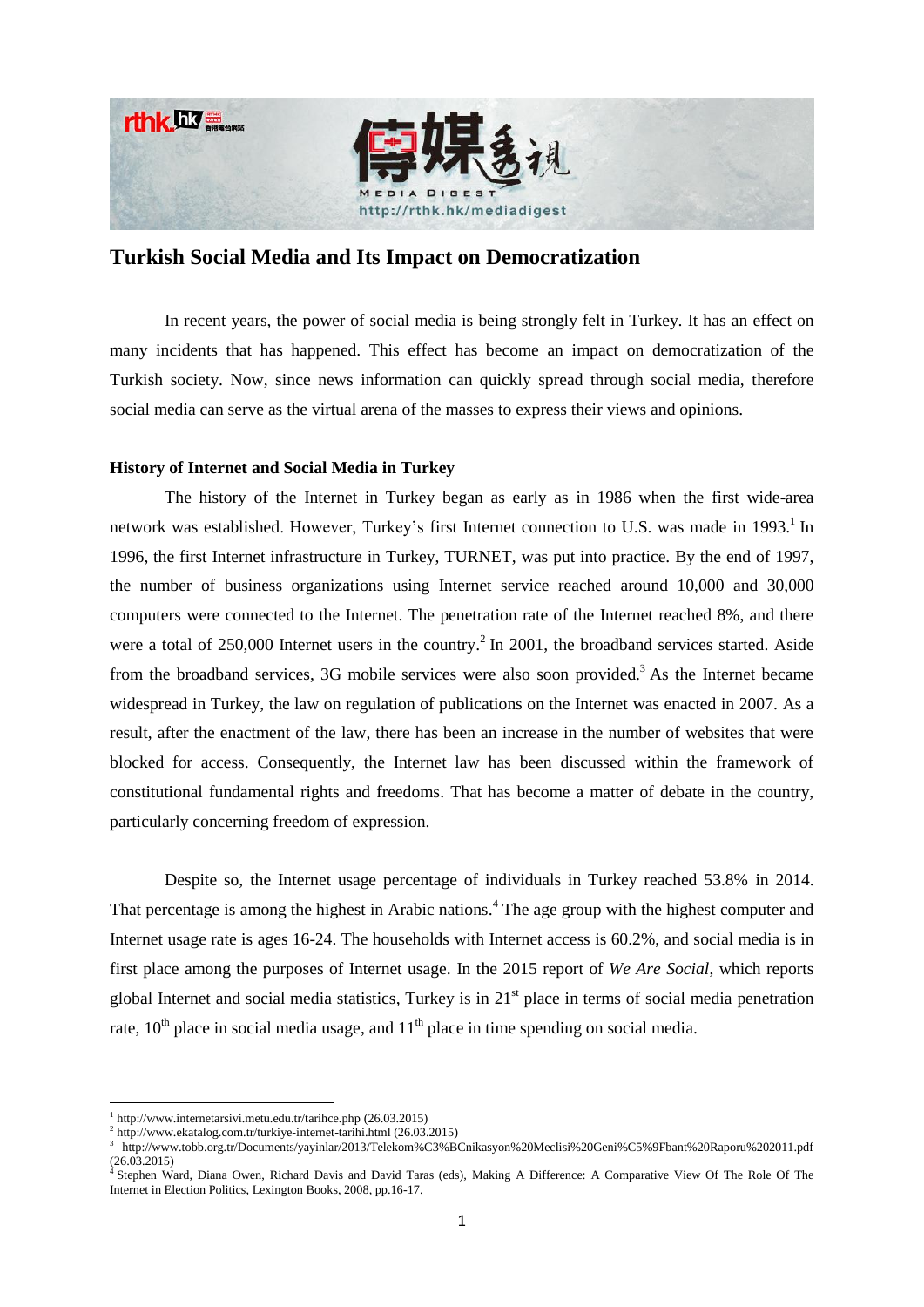According to the report, today there are 37.7 million Internet users and 40 million social media users in Turkey. In other words, in Turkey the social media penetration rate is higher than the Internet user penetration rate. Compared with the 2014 report, it can be seen that there has been an increase by 5% in Internet users, 11% in social media users, and 14% in mobile social media users. In Turkey, the most commonly used social networks are: Facebook 26%, WhatsApp 23%, Facebook Messenger 21%, Twitter 17%, Google+ 14%, Skype 13%, Instagram 12%, LinkedIn 8%, Pinterest 7%, and Viber 6%. The Turkish people spend almost 5 hours on the Internet every day, in which 3 hours are on social media. As seen in the above listed numbers, people in Turkey are using social media intensively. Both the penetration of social media and the time the Turkish people spend on social media is increasing day by day. Thanks to this constant change, social media in Turkey has been bringing a new dimension to communication, thus making the wave of democratization more possible.

### **The Gezi Park incidents and the Impact of Social Media**

Social media is often considered as a tool that facilitates and liberates human life and strengthens social change, including political transformation and democratization. To a certain extent, social media in Turkey has been serving as a tool for the people to make themselves heard. It mobilizes the public opinions with an unlimited discussion platform.

One of the most recent and most exemplified case is the impact of social media on the Gezi Park incidents that occurred in Turkey in 2013. Due to the power of social media, the impact of the Gezi Park incidents reached an unprecedented number of masses across the entire Turkish society. Moreover, people were easy to express their opinions and organize demonstrations to demand for

democracy and freedom. The Gezi Park incidents are very important in the history of Turkey. It is because for the first time people were mobilized through social media. The original motive of the Gezi Park incidents was to prevent the rebuilding of the Taksim



Military Barracks over Taksim Gezi Park in the scope of the Taksim Pedestrianization Project. The reason that caused the incidents was to relocate a couple of trees. A group of people pitched tents and sat up all night, and subsequently the attendance of people was substantially increased following the instant spread of the event on social media. The event soon became incidents after police intervention. Police was attacked, police vehicles, broadcast vehicles and public buses were burnt, bombs were thrown out and various private workplaces and public buildings were damaged. During these incidents, social media had indispensable impacts as a public's communication tool. The Gezi Park incidents that started in June occupied the agenda in Turkey for a couple of months and began as a form of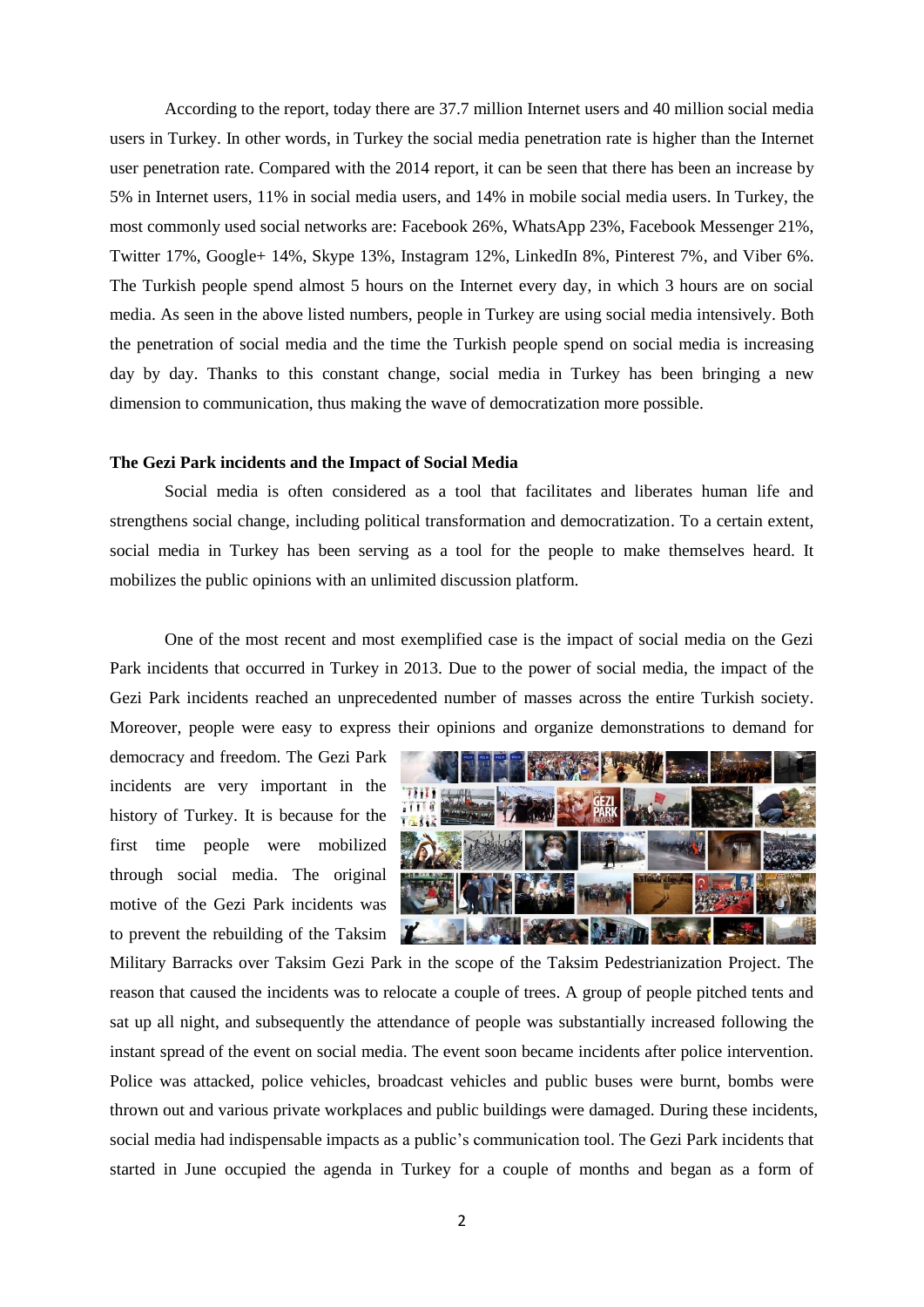democratic political participation. Social media seriously increased the public's participation in the protests. More importantly, the social media that brought out social movements almost turned to be an uprising against the government. Social media quickly spread the news about the Gezi Park incidents all over the nation and abroad, and the incidents were perceived as a sort of the public's pursue for democracy and received various supports from both inside and outside the country. Subsequently, people from all segments of the Turkish society demanded for a change of government.

Evidently, social media had a very important impact on the Gezi Park incidents. One of the examples that proves this fact can be felt in the statement of Abdullah Gül, the then-Turkish President. He stated that "If you ask why these incidents happened, there is government that has been ruling Turkey for 10 years. The opponent people may have lost their patience and may be sensitive. There may be those who don't approve of the [government's] actions. There are times when politics in Turkey can hurt feelings, so they may get hurt. There may be environmental issues. There may be people who think that no one asks them about what happens in Istanbul. Some may walk for trees for animal rights. Some may be concerned whether their life style and opinions are respected. I see all of this. …What happens in Turkey is similar to these Western countries." 5 In another statement, Gül also stated that "Democracies are formed of course with public will. But democracy is not just about elections. There is nothing more normal than to speak out in different ways different opinions, different situations, objections, if any, other than the elections. The peaceful demonstrations are of course a part of this". Gül particularly referred the Gezi Park incidents as an example that the democracy in Turkey is being tested.<sup>6</sup> Meanwhile, Bülent Arınç, the then-Vice Prime Minister, also stated that "We are ready to hear all democratic demands", and he met with the protesters during the Gezi Park incidents. 7

#### **Conclusion**

1

Today, social media in Turkey is in a development pattern that is parallel to the entire world. In terms of the number of users in social networks such as Facebook and Twitter, Turkey surpasses many Arabic countries in social media usage.<sup>8</sup> Online forums, blogs and websites are widely used. Especially, groups benefit from Internet network services to form various social organizations.<sup>9</sup> It is raising voices of the people and also is making various new social movements as well. Therefore, social media plays a significant role in the recent democratic outbursts in Turkey. They have caused a positive understanding in democracy perception and thus started a sort of revolution. The Gezi Park incidents have become a milestone as to the reconsideration of democracy by the government. In this

<sup>5</sup> <http://www.aksam.com.tr/siyaset/cumhurbaskani-abdullah-gulden-arap-bahari-iddialarina-yanit/haber-212662> (28.03.2015)

<sup>6</sup> <http://www.ntv.com.tr/arsiv/id/25446804/> (28.03.2015)

<sup>7</sup> <http://www.aksam.com.tr/guncel/gezi-parki-olaylari-nedir-nasil-basladi-neler-yasandi-iste-gun-gun-gezi-eylemleri/haber-212253>  $(28.03.2015)$ 

<sup>8</sup> [http://www.byegm.gov.tr/uploads/docs/Bir\\_Bakista\\_Turk\\_Medyasi\\_TR.pdf](http://www.byegm.gov.tr/uploads/docs/Bir_Bakista_Turk_Medyasi_TR.pdf) (29.03.2015)

<sup>9</sup> Aldon Hynes, "What is DeanSpace?", Extreme Democracy, Eds. Jon Lebkowsky and Mitch Ratcliffe, Lulu.com, 2005, p.322.